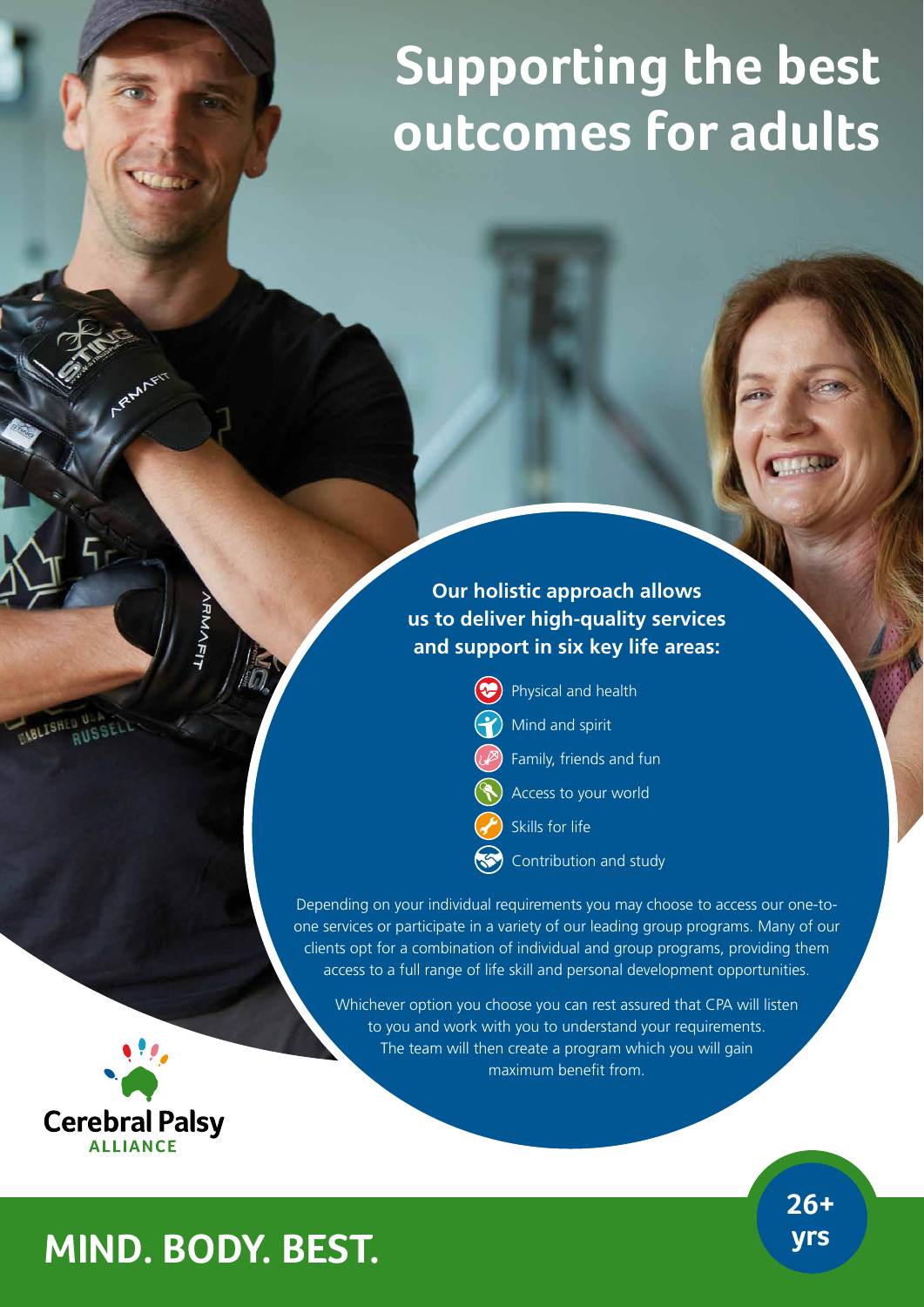#### **Support from recognised experts**

A recognised global leader in the clinical and wellbeing management of disability, CPA supports adults with lifelong and acquired neurological and physical disabilities including Parkinson's, Huntington's, Multiple Sclerosis, Autism, Stroke and Cerebral Palsy.

Mind Body Best is an approach informed by the Cerebral Palsy Alliance Research Institute and ensures that through the multidisciplinary approach of having a team of therapy experts and lifestyle support specialists, needs are addressed holistically.

#### **The rest of your life starts now**

Whatever your dream, whatever you want to achieve with your life, we are here to help make that happen.

All of the services CPA offer are grounded in innovation and best practice. We offer unrivalled access to a team of therapists, coaches, support workers and educators. From individual supports to group programs our services are many and varied.

You may be looking to improve your health and wellbeing, grow your social network, be working towards a long term personal goal or maybe you just want to be inspired to try something different.

#### **Individual programs to build your potential**

Whether you have had your disability from childhood, or acquired it later in life we will work with you to develop an individualised program. The goal is to ensure that everyone has the chance to maximise their potential with access to the right programs and unique opportunities.

With these new experiences, everyone can start to build the life they want.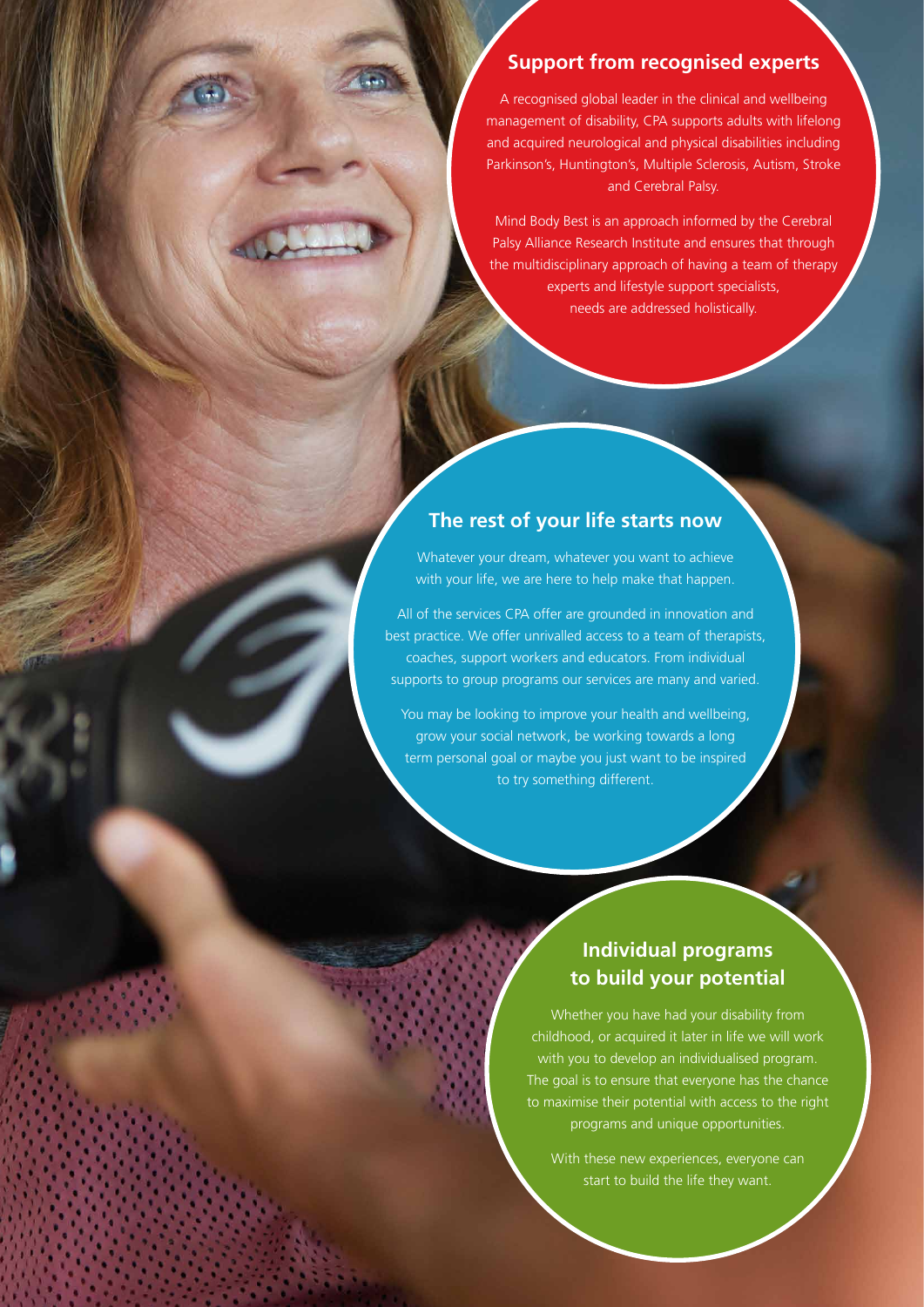#### **Health and wellbeing**

Stay fit and feel great, with expert advice and support from Whether your goal is to build fitness for functional tasks, lifestyle, there is a program for you:

> – strength and fitness programs – personal training and gym groups – diet and nutrition – sports and hydrotherapy

– special interest, e.g. yoga

You can also access support to participate in your choice of sport or recreation activity in your community.

#### **Community Access Services**

Fill your days with fun and engaging activities at one of our Community Access Services. There are programs to suit everyone:

– Technology – computer skills, gaming, social media – Learning – certificate courses and online learning, personal development and independence skills.

### **Assistive Technology and Home Modifications**

Take advantage of the latest innovations to maximise your independence at home, work and socially.

Find the products that will help you lead the life you've always dreamed, with guidance from the best assistive technology experts. They can also advise on low-tech aids and equipment that will remove the stress from daily tasks through to adapting your home so you remain independent and comfortable.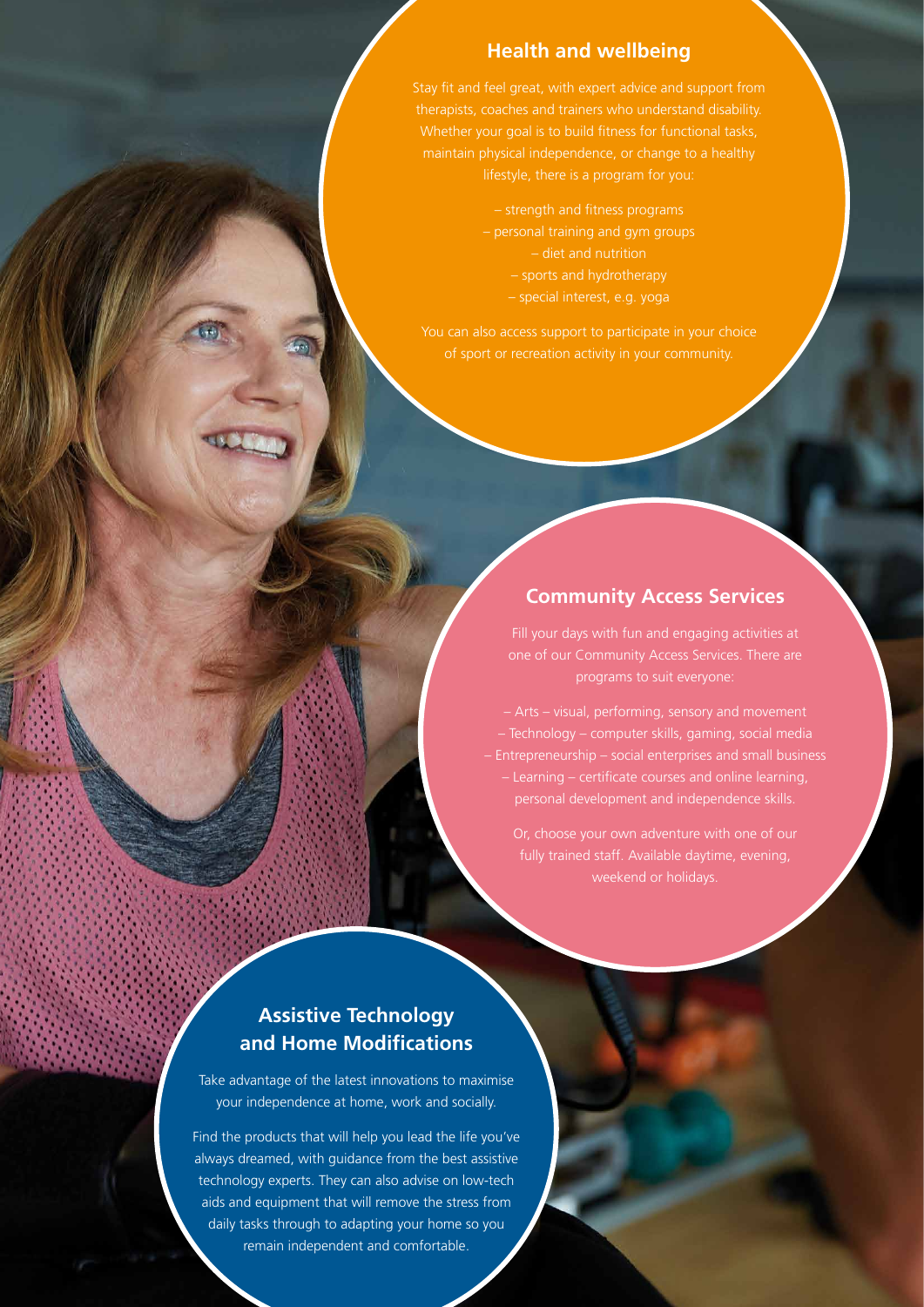



**NDIS plan:** Improved daily living skills Whether you need to stretch, strengthen, balance or reach, you'll maintain your movement skills and develop new ones. Discover the most effective ways to use your whole body to its best abilities. *Suitable for adults with cerebral palsy, autism and other neurological conditions.*



**NDIS plan:** Improved daily living skills

Enjoy meals at home or eat out with friends, with advice and assistance to eat and drink safely and comfortably.

*Suitable for adults with cerebral palsy.*



**26+yrs**

**NDIS plan:** Improved daily living skills Everyone has something to say. You will find your voice with the newest and best ways to communicate with family and friends, face-toface or through technology. *Suitable for adults with cerebral palsy and autism.*

**Sports** All therapy sites across NSW and the ACT Individual and/or Group

**26+yrs**

**NDIS plan:** Improved health & wellbeing; Increased social & community participation

Come and try new sports, including boccia, soccer, netball, swimming, skiing and more. Or, do a different sport in your local community with the extra support you need.

*Suitable for adults with cerebral palsy, autism and other neurological conditions.*

# **Dental Clinic** Allambie Heights Individual



#### **Fitness and hydrotherapy**

**NSW:** Allambie Heights, Prairiewood & Ryde. **ACT:** Scullin. Individual and/or Group

**26+yrs**

#### **NDIS plan:** None (Free)

A free dental service for people with a disability. *Suitable for adults with cerebral palsy.*

**NDIS plan:** Improved health & wellbeing

Stay fit and well with expert advice and training. Build your health and fitness for functional tasks, as well as maintaining a healthy lifestyle. Come along to a gym program or hydrotherapy session. You'll even be able to use your local venue, with individualised support.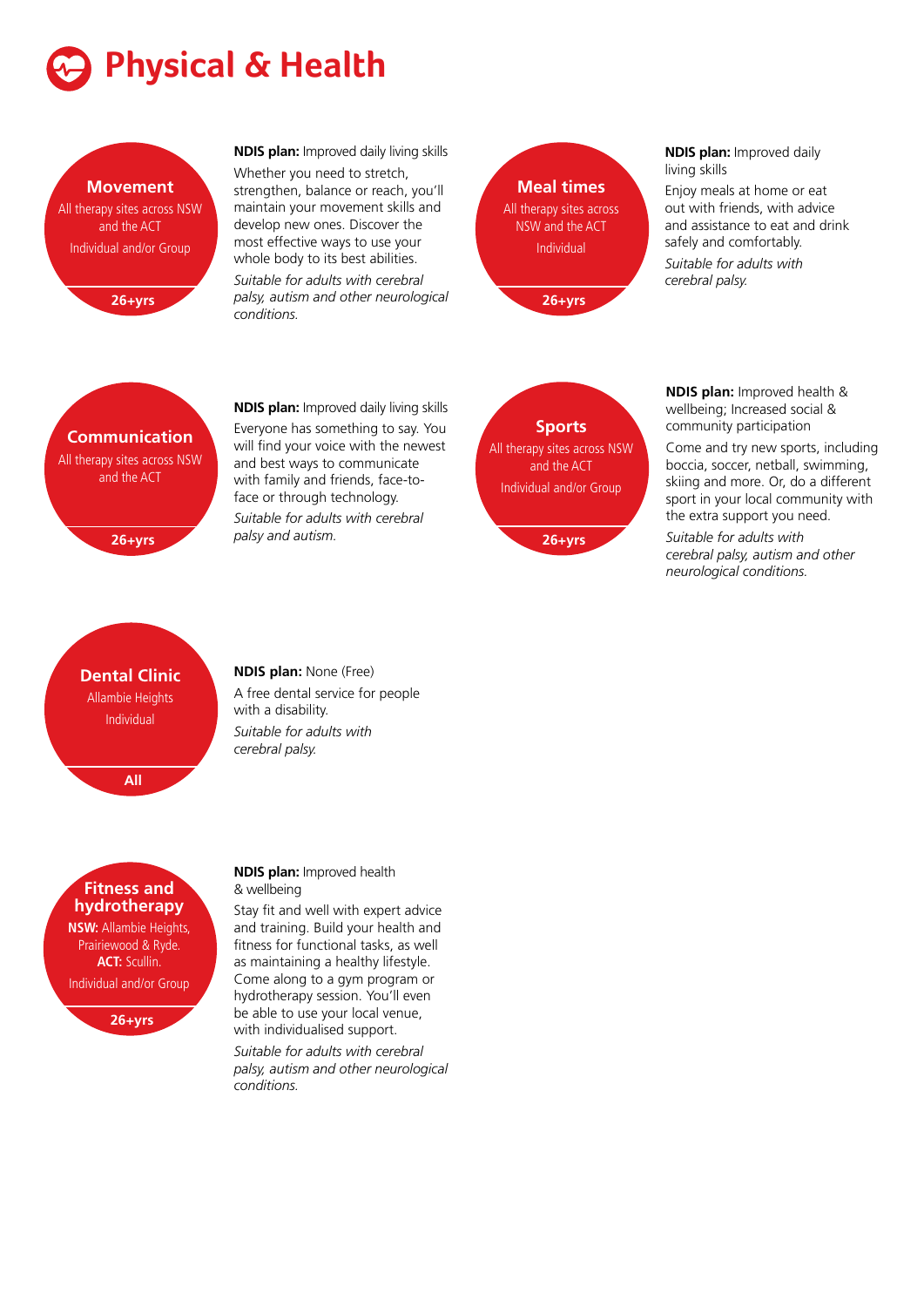



**NDIS plan:** Improved daily living skills; Improved relationships

Achieve the best state of emotional health and resilience. Expert assistance is available to you and your support networks for a range of learning, emotional and behavioural needs.

*Suitable for adults with cerebral palsy, autism and other neurological conditions.*

**Social and recreational activities 26+yrs**

**Special interest programs**

and Hunter Individual and/or Group

**26+yrs**



**NDIS plan:** Assistance with social & community participation; Increased social & community participation

Enjoy good times and experiences to remember with a group of new friends. Or, we can link you up with someone who can support you to go out and choose your own adventure.

*Suitable for adults with cerebral palsy, autism and other neurological conditions.*

**NDIS plan:** Assistance with social & community participation; Increased social & community participation

Try a new hobby such as photography, arts, dance, filmmaking, music, personal styling, social media or gaming. Group programs are held throughout the year. Going it alone? Find the oneon-one support to follow your interests wherever they are.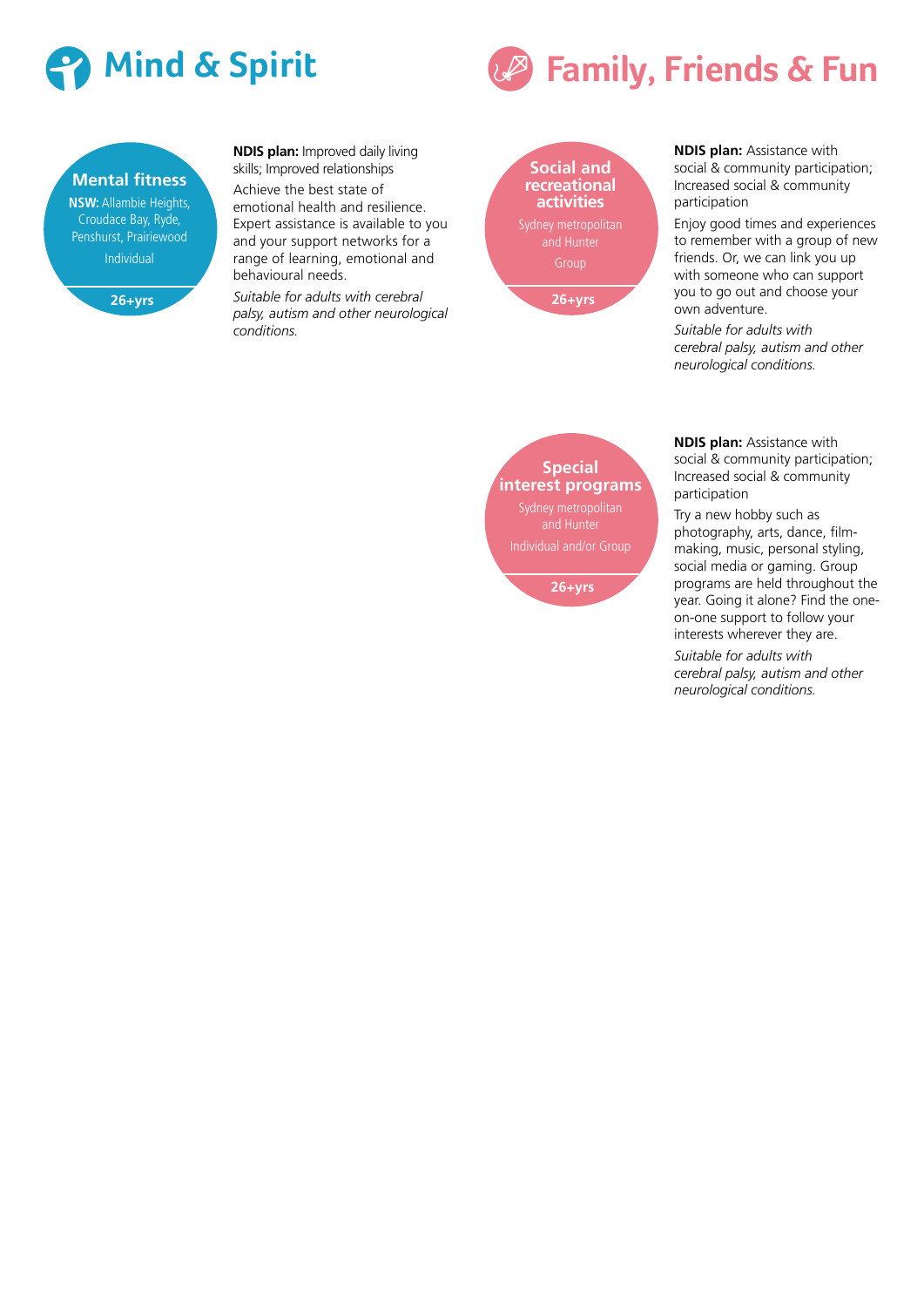



**26+yrs**

**NDIS plan:** Improved daily living skills; Assistive technology Be more independent at home, work and socially, with expert advice on technologies and products for all

activities of daily life.

*Suitable for adults with cerebral palsy, autism and other neurological conditions.*



**NDIS plan:** Improved daily living skills

Travel safely and comfortably with our advice on vehicle modifications to suit your needs. If you want to learn to drive, we will help you find the services to make that happen.

*Suitable for adults with cerebral palsy, autism and other neurological conditions.*



**26+yrs**

#### **Mobility, seating and walking aids** All therapy sites across NSW and the ACT Individual **26+yrs**

**NDIS plan:** Improved daily living skills Be part of every activity with friends and family. The right modifications will help you access your home, neighbourhood, work or even holiday destination. *Suitable for adults with cerebral palsy, autism and other neurological conditions.*

**NDIS plan:** Improved daily living skills; Assistive technology

*Suitable for adults with cerebral palsy, autism and other neurological conditions.*

Move around in comfort and safety with advice on the best mobility options to suit your lifestyle. That may be a mix of manual or power wheelchairs, or aids to help you walk. Customised seating and accessories for wheelchairs and other equipment are also available.



**Community Living** Sydney metropolitan and Hunter Individual **26+yrs**

#### **NDIS plan:** Coordination of support

We'll help you navigate through the service system and make the choices that best suit you. Get the best from your NDIS package with support from our experienced staff.

*Suitable for adults with cerebral palsy, autism and other neurological conditions.*

#### **NDIS plan:** Home

A new place to call home with just the right amount of support you need. Choose from a range of home styles, including apartment living and share houses of two to five people. NOTE: Places limited.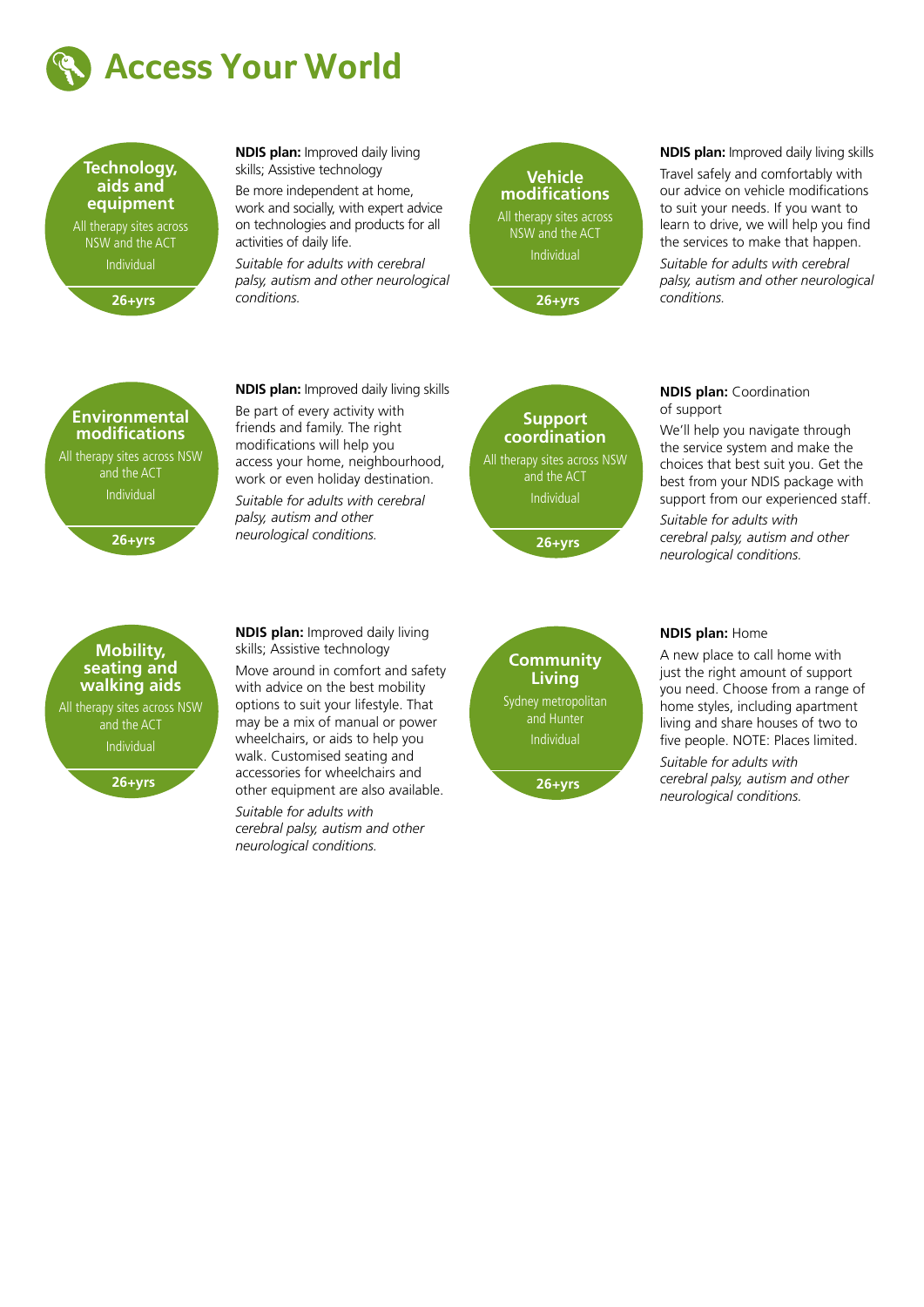





**26+yrs**

**NDIS plan:** Improved daily living skills; Assistance with social & community participation; Increased social & community participation Learn, develop and practice the skills to help improve your independence at home and in the community. Join a group program or have one-on-one support.

*Suitable for adults with cerebral palsy, autism and other neurological conditions.*



**NDIS plan:** Free or fee for service for people with a disability

Gain a nationally recognised qualification (government funding available) or do a specialist course (fee for service) to support the achievement of your work or life goal. Find out more at Training Alliance, a Registered Training Organisation. trainingalliance.edu.au

*Suitable for adults with cerebral palsy, autism and other neurological conditions.*

**Social skills** Sydney metropolitan Individual and/or Group

**26+yrs**

**NDIS plan:** Improved daily living skills; Improved relationships; Assistance with social & community participation; Increased social & community participation

Learn and practice skills to extend your social circle and develop relationships. Choose from a group or individualised support.

*Suitable for adults with cerebral palsy, autism and other neurological conditions.*



**NDIS plan:** Increased social & community participation

Realise your own potential to help build a social enterprise as part of a Community Access Service.

*Suitable for adults with cerebral palsy, autism and other neurological conditions.*

# **Technology skills**

and Hunter **Group** 

**26+yrs**

**NDIS plan:** Improved daily living skills; Assistance with social & community participation; Increased social & community participation Whether you use technology for communication, social media or gaming, there is a program for you to learn or practice your tech skills. These include group programs within Community Access Services or one-to-one support. *Suitable for adults with cerebral palsy, autism and other neurological conditions.*



**NDIS plan:** Finding and keeping a job

Packforce is a packaging and assembly, mail house and fulfilment business that provides a supported workplace for people with a disability. Earn and learn new skills at one of two enterprises in Frenchs Forest or Wetherill Park. Packforce is a Supported Employment Enterprise. packforce.com.au